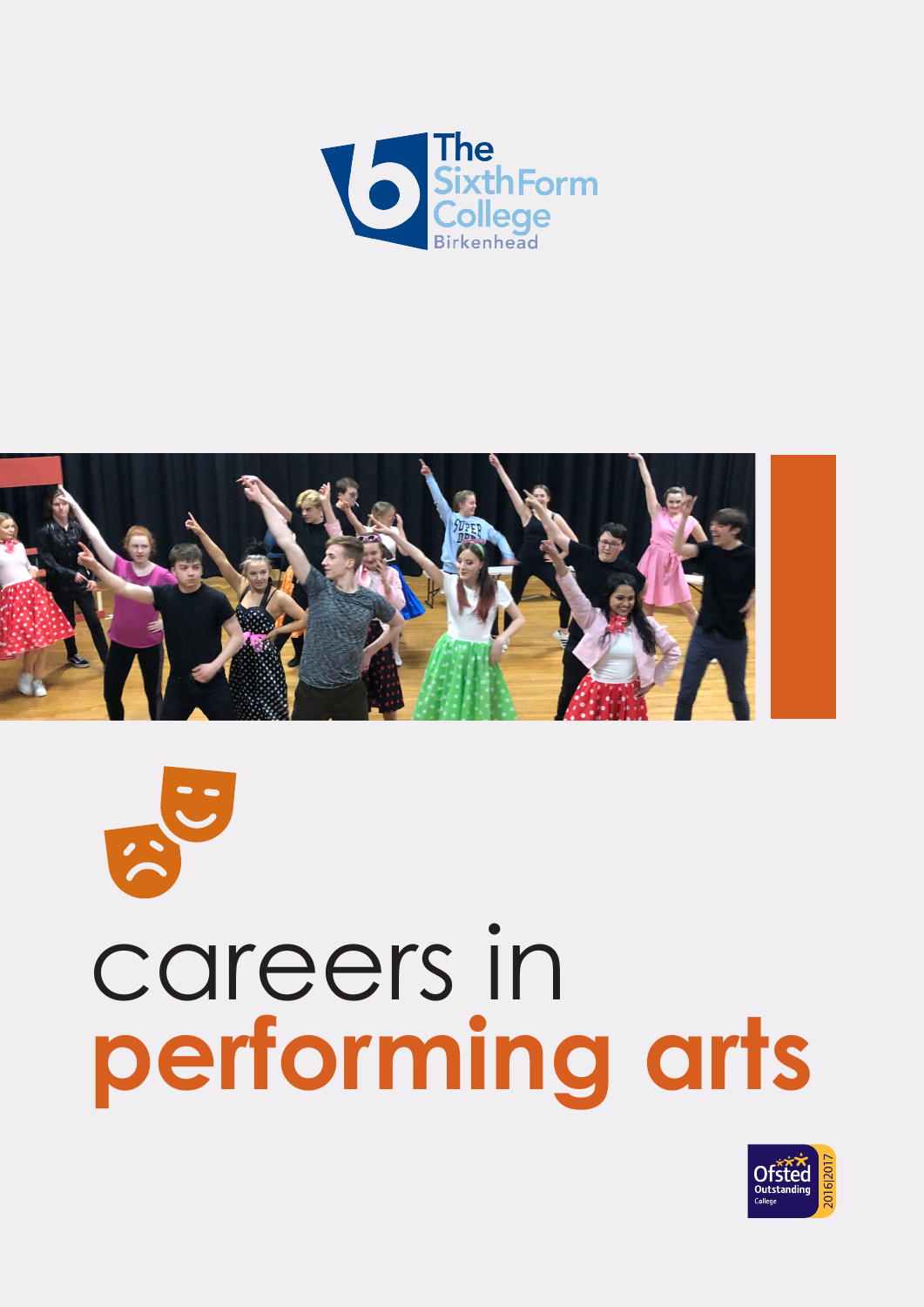

## **Careers In Performing Arts:**

- Actor
- Drama Teacher
- Film, TV & Theatre Director
- Agent for TV & Film
- Drama Therapist
- Broadcaster for TV & Radio
- Producer for Theatre or Television
- Artistic Director
- Performance Co-Ordinator
- Production Manager

#### **Other areas:**

Dancer, Licensing & Royalty Collector, Box Office Staff, Festival Co-Ordinator, Music Centre Co-Ordinator, Concert Promoter, Music Publisher, Music Journalist, Tour Manager, Music Librarian, Church Organist, Piano Tuner, Choir Director, Disc Jockey, Music, Instrument Technician, Sound Engineer, Cameraman, Lighting Designer, Special Effects, Researcher (Media), Stage & Set Design, Journalist, Holiday Representative, Public Relations Officer, Literary Agent, Costume designer, Playwright, Screenwriter, Stage Manager, Theatre Critic.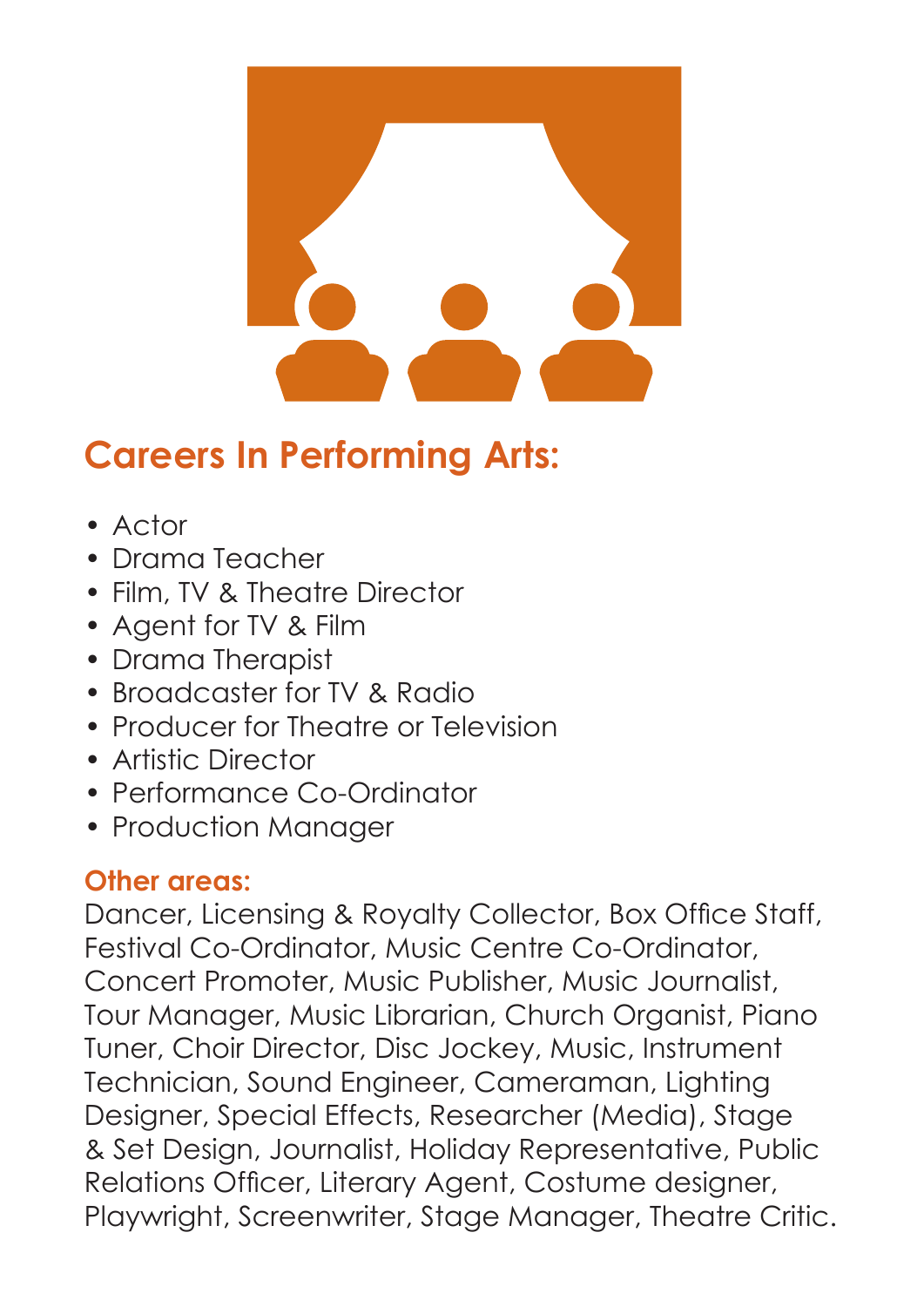# **Where to find Performing Arts Job Adverts:**

- **• CameronMackintosh.com** www.cameronmackintosh. com/recruitment
- **• The Really Useful Group** www.reallyuseful.com/about-us/ vacancies
- **• National Youth Theatre** www.nyt.org.uk/news/nyt-intakeauditions-and-interviews
- **• The Stage Newspaper**  www.thestage.co.uk
- **• Spotlight: An Online Casting Agency Worldwide –** www. spotlight.com
- **• Arts Council Job Search Online** www.artsjobs.org.uk/artsjobs-listings
- **• Equity: Trade union representing artists from across the entire spectrum of arts and entertainment. Includes membership details, diary of events, news and jobs** www.equity.org.uk/jobs-career/job-information-service
- **• Production Base Online Production Work Vacancies/ Subscription Fee** - www.productionbase.co.uk/film-tv-jobs
- **• Online Casting Advertising Theatre Work Online Subscription Fee** - www.castcall.co.uk/index.htm
- **• Central UK casting database, acting jobs and audition alerts for casting agents and professional actors** - www. castingcallpro.com/uk/
- **• Guardian Newspaper Online (also for Teaching Posts)**  - http://jobs.theguardian.com/jobs/performing-arts/jobvacancy/
- **• Drama UK Accredited schools represent the highest standards of training within the vocational drama sector**  www.dramauk.co.uk/drama\_uk\_accredited\_schools\_

#### **PERFORMING ARTS DEGREES**

- www.ucas.com/how-it-all-works/performing-arts
- www.whatuni.com/degrees/courses/degree-courses/ performing-arts-degreecourses-united-kingdom/m/ united+kingdom/r/15826/page.html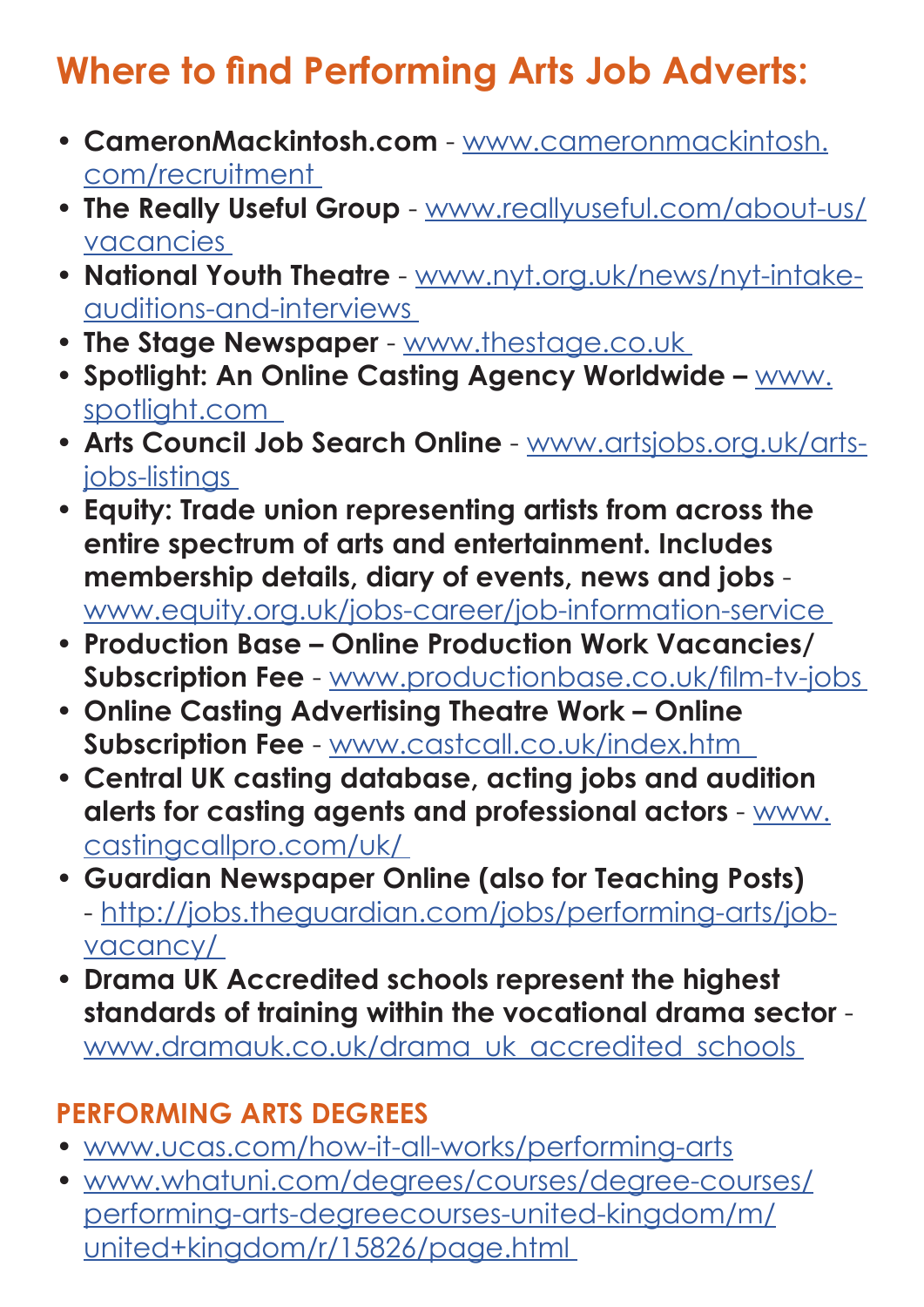

# **Subjects to study at A Level:**

- Music
- Drama
- Theatre Studies
- Dance
- English Literature
- English Language
- Media
- Design & Technology

#### **Wider reading:**

The Stage Newspaper, Arts sections in all Newspapers. An ability to show your passion and dedication to the arts is a must. Know as much as you can about your chosen area of expertise. Read, research and go to the Theatre, Cinema and Concert performances.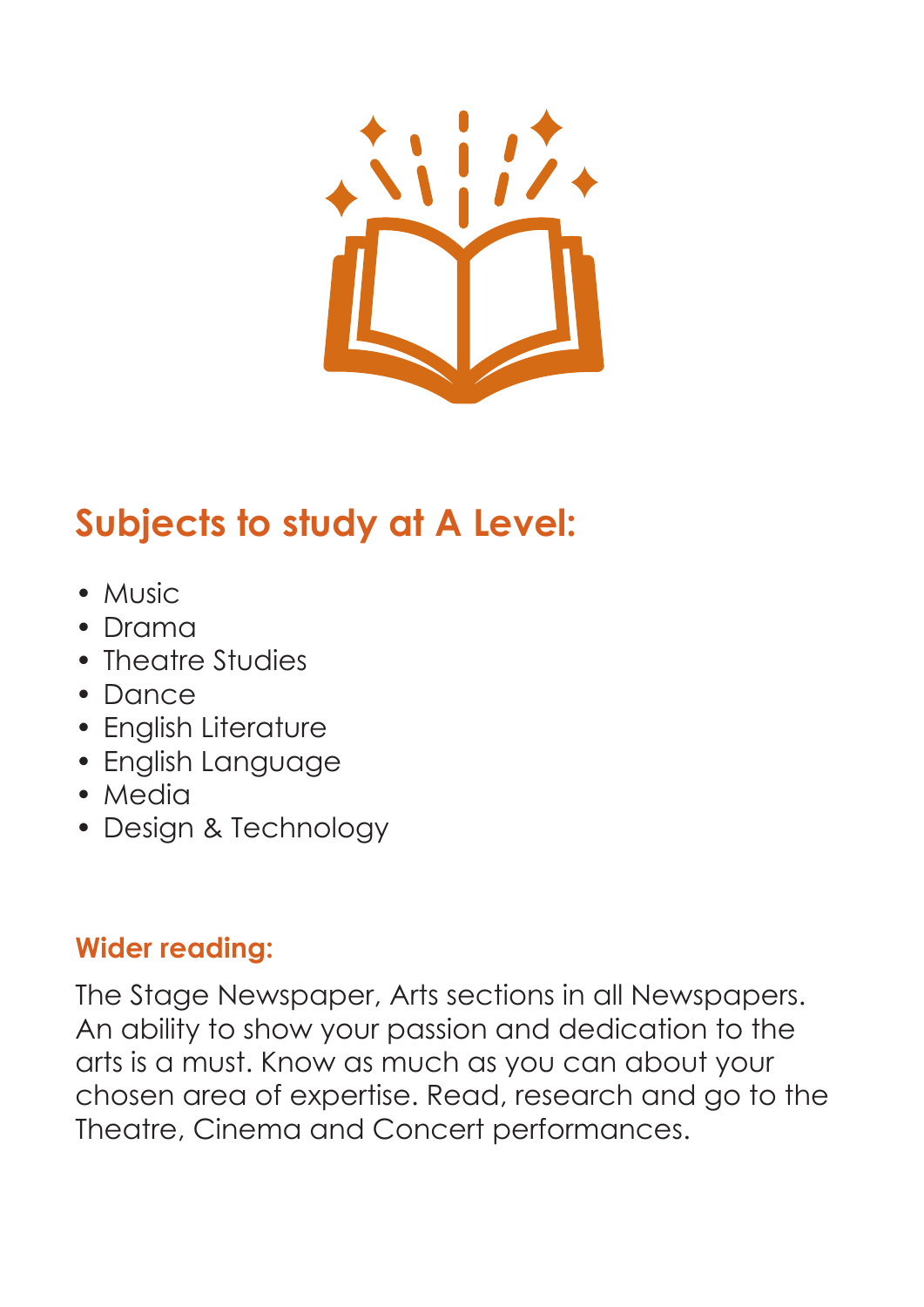

### **Graduate Prospects: Check UCAS entry requirements for Universities. www.ucas.com**

A performing arts degree gives graduates the opportunity to combine their creative talents with the practical aspects of self-promotion and arts management. This mix of disciplines is a good preparation for the tough world of artistic performance.

#### **Top 15 Colleges covering areas of Performing Arts:**

- 1. Mountview Academy of Theatre Arts
- 2. Royal Conservatoire of Scotland
- 3. London Academy of Music & Dramatic Art
- 4. Royal Academy of Dramatic Art
- 5. Royal Welsh College of Music & Drama
- 6. Central School of Speech & Drama
- 7. Bristol Old Vic Theatre School
- 8. Guildhall School of Music & Drama
- 9. London Studio Centre
- 10. Guildford School of Acting
- 11. Italia Conti, London
- 12. Arts Educational School, London
- 13. Laine Theatre Arts, Epsom
- 14. The Liverpool Institute of Performing Arts
- 15. Rose Bruford College of Theatre & Performance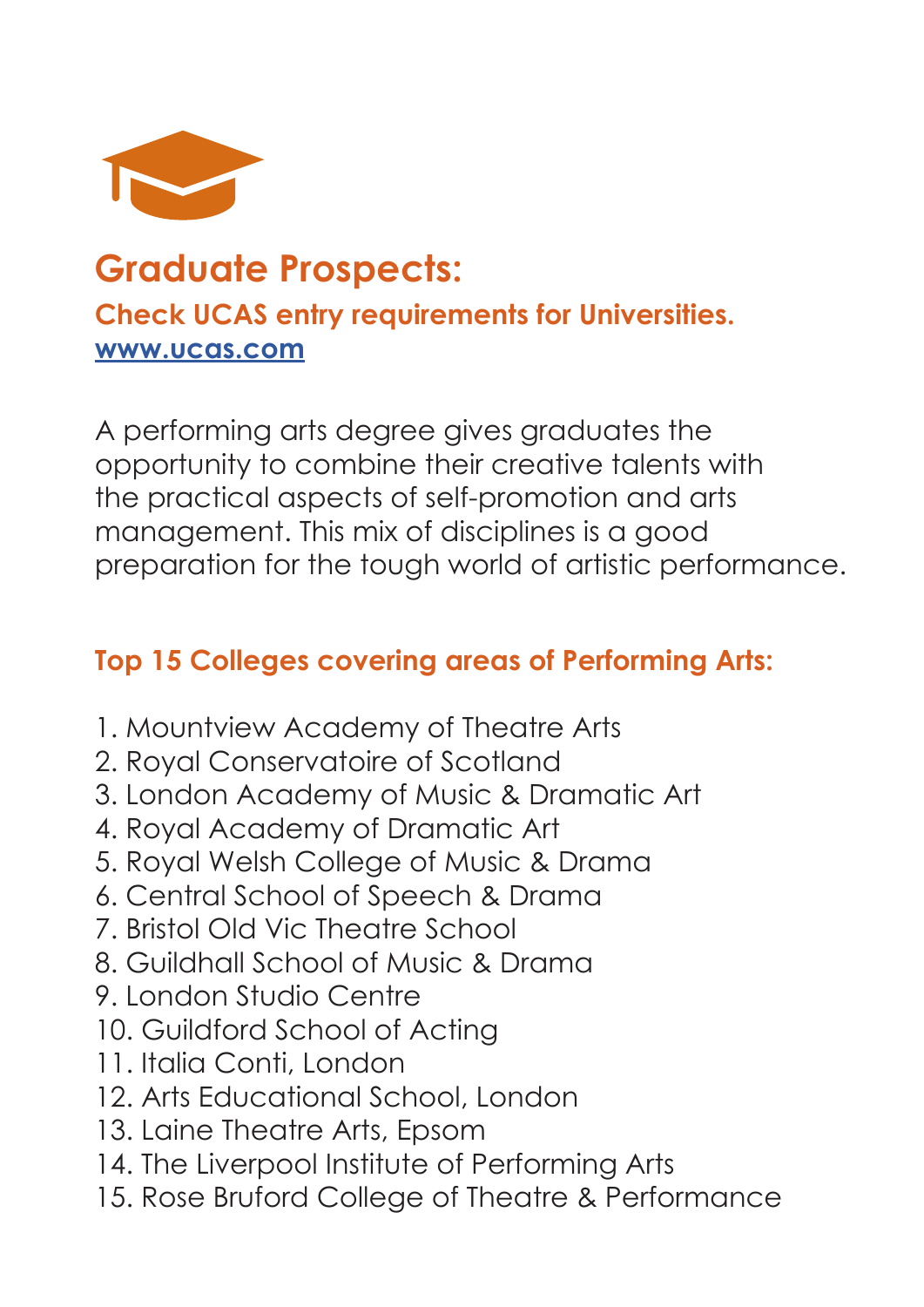#### **Useful Websites for Performing Arts related work placements and internships:**

• **ATG Theatres:** www.atgtickets.com/blog/theatreinternships-work-experience

 • **Masterclass.org:** www.masterclass.org.uk/apprenticescheme

• **Regional Theatre Young Director Scheme:** http://rtyds. co.uk

- **BBC:** www.bbc.co.uk/careers/work-experience
- **ITV:** www.itvjobs.com/working-here/apprenticeships

• **Channel 4:** http://4talent.channel4.com/4talent/workexperience

• **Sky Television:** https://jobs.sky.com/starting-out/workexperience-opportunities

• **National Theatre:** www.nationaltheatre.org.uk/yourvisit/careers-at-the-national-theatre/apprenticeshipsworkplacements